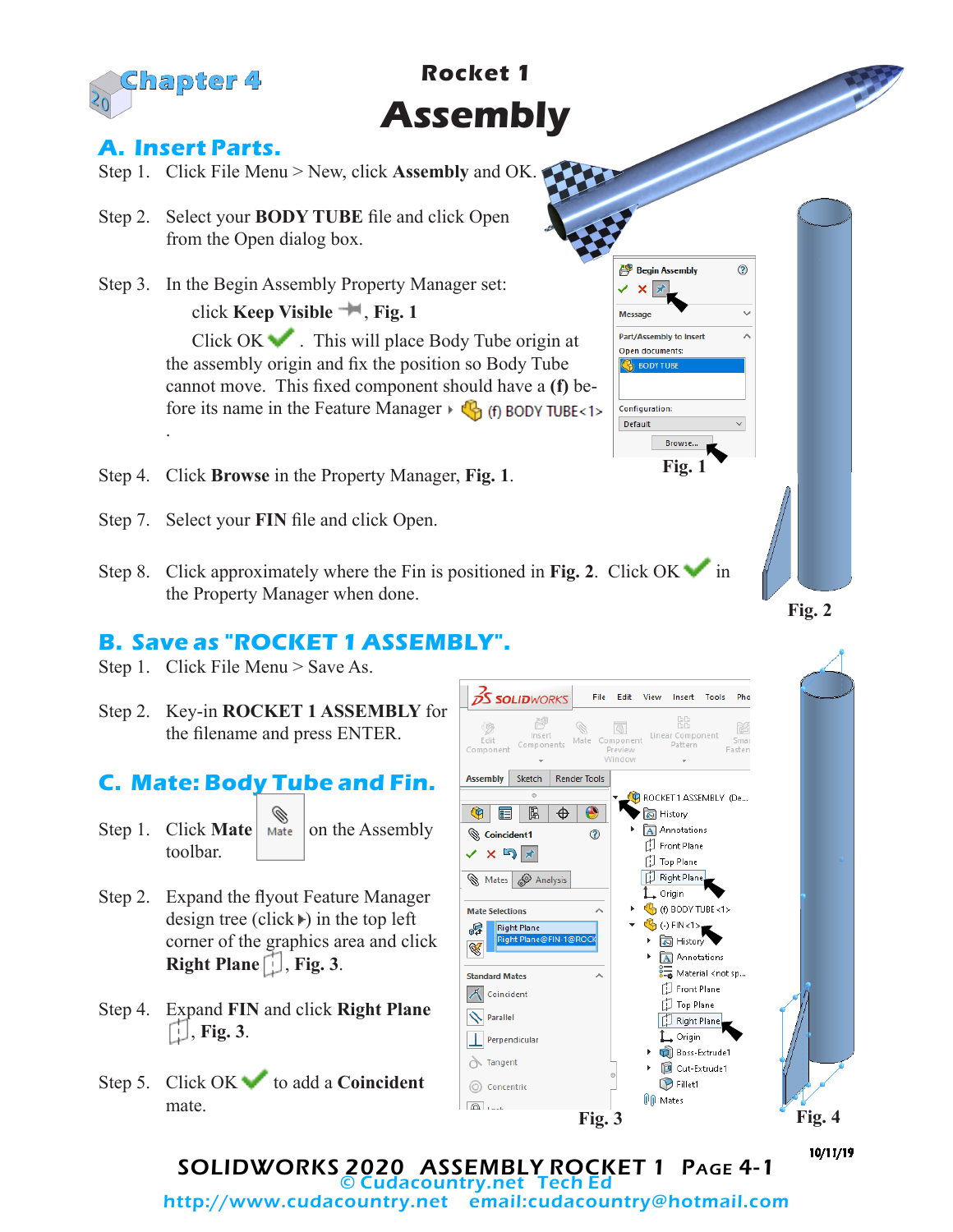- Step 6. Click **cylindrical face of Body Tube**, **Fig. 5**.
- Step 7. Rotate view to view **root face of Fin (inside face)**, **Fig. 6**. To rotate, hold down middle mouse button (wheel) and drag.
- Step 8. Zoom in on **root (inside) face of Fin**, **Fig. 6**. To zoom, place the cursor over the root of Fin and spin the wheel on mouse back. While spinning the wheel keep cursor on the root area.
- Step 9. Click **root face of Fin**, **Fig. 7**. Be sure to select the face. If necessary zoom in more.
- Step 10. Click Add/Finish Mate  $\vert \cdot \vert$  in Mate popup toolbar to add a **Coincident** mate.
- Step 11. Rotate view to view **bottom face of Fin**, **Fig. 8**. To rotate, hold down middle mouse button (wheel) and drag.
- Step 12. Zoom in on **bottom face of Fin**, **Fig. 8**. To zoom, place the cursor over the bottom face of Fin and spin the wheel on mouse back. While spinning the wheel keep cursor on the bottom face.
- Step 13. Click **bottom face of Fin and bottom face of Body Tube**, **Fig. 8**.
- Step 14. Click Add/Finish Mate  $\blacktriangleright$  to add a **Coincident** mate, **Fig. 9**.
- Step 15. Click OK  $\blacktriangleright$  in the Property Manager when done.
- Step 16. Save. Use **Ctrl-S**.



SOLIDWORKS 2020 ASSEMBLY ROCKET 1 Page 4-2

**Fig. 8 Fig. 9**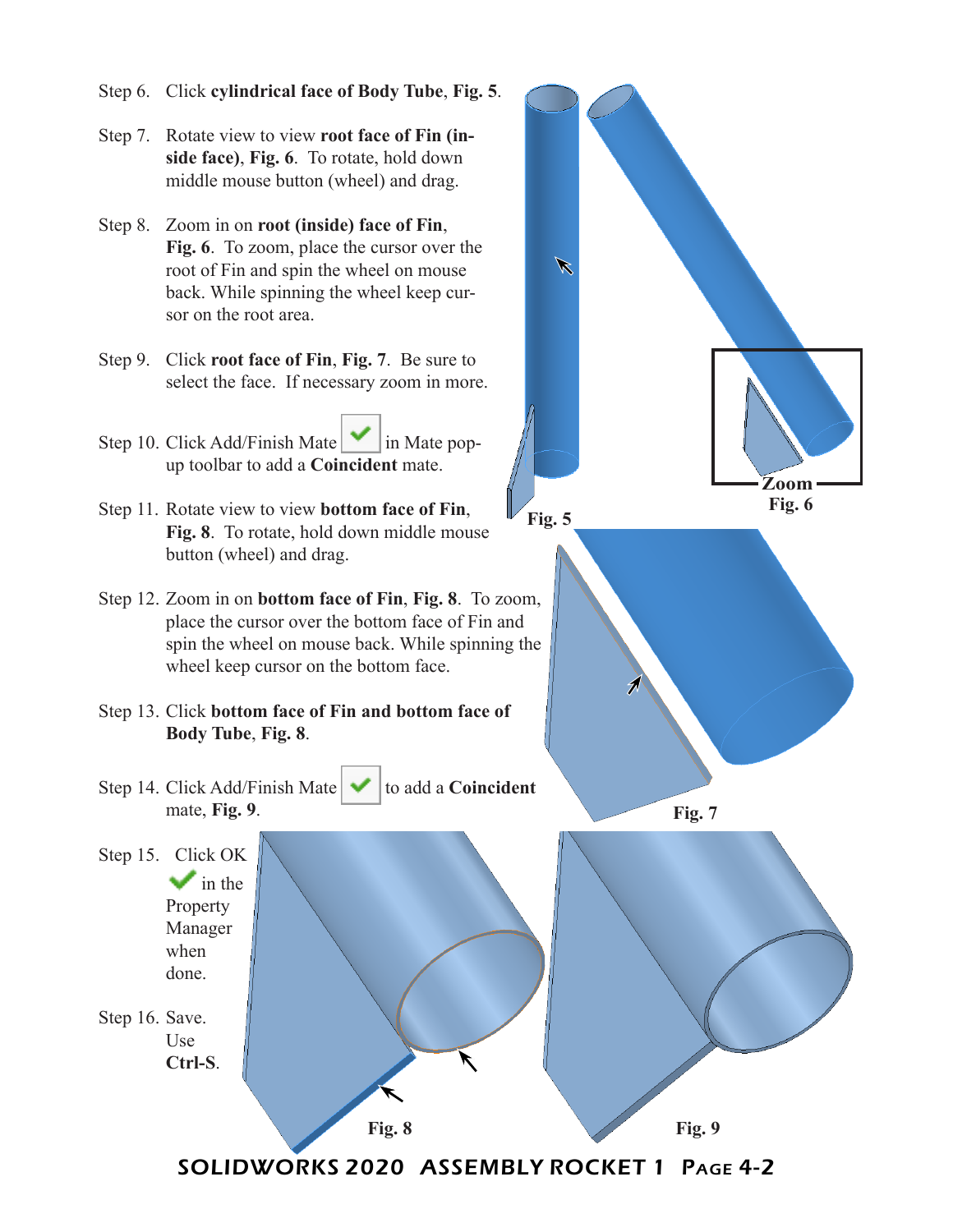# **D. Fin Circular Pattern.**



**Fig. 12**